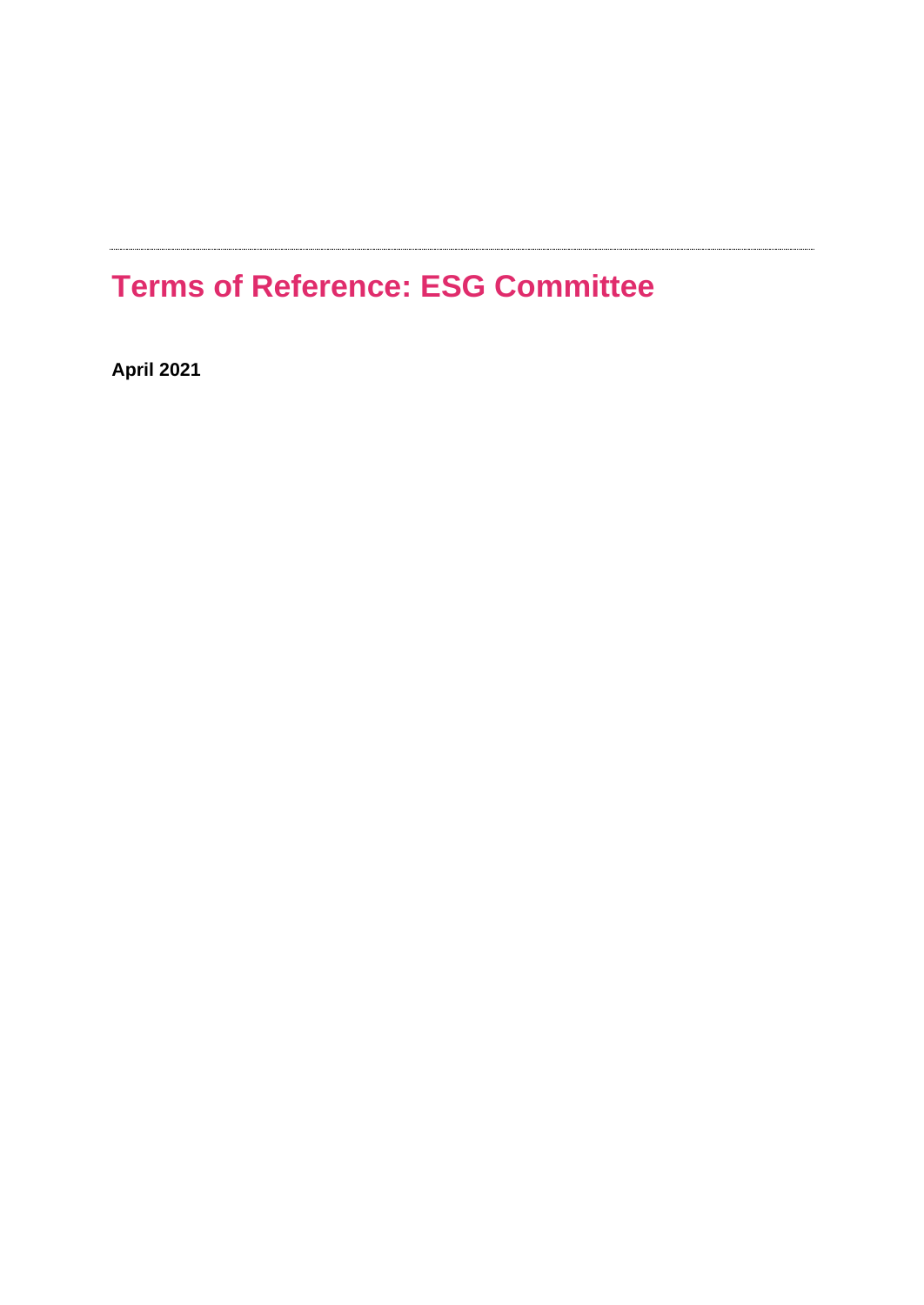# **1 INTRODUCTION**

- 1.1 These terms of reference relate to an environmental, social and governance ("ESG") Committee established by the Board of Custodian REIT plc ("CREIT") to be known as the ESG Committee (the **"Committee"**).
- 1.2 The Committee has reporting responsibilities to the Board of CREIT.
- 1.3 The Committee shall have the principal functions described below and detailed in Section 7:
	- 1.3.1 To monitor and report on CREIT's performance against its environmental KPIs and ensure the Investment Manager is managing its property portfolio in line with CREIT's ESG policy;
	- 1.3.2 To ensure CREIT, through the Investment Manager and other specialist advisers, complies with its external reporting requirements and obligations on ESG matters such as GRESB, EPRA, TCFD, SECR and adopts sector best practice where appropriate;
	- 1.3.3 To assess, at least annually, the fees and scope of engagement of CREIT's environmental consultants;
	- 1.3.4 To report at least annually to CREIT shareholders on the Company's ESG strategy and performance;
	- 1.3.5 To liaise with the Investment Manager's ESG function to understand its policies on ESG matters; and
	- 1.3.6 To review whether CREIT is obtaining a suitable level of social outcomes for its tenants, other stakeholders and communities.
- 1.4 For the avoidance of doubt, the Committee will not review CREIT's governance where already the responsibility of the Audit and Risk Committee.

# **2 MEMBERSHIP**

- 2.1 The CREIT Board shall appoint the Committee Chair.
- 2.2 The Committee shall consist of not less than two Board members.
- 2.3 The other members of the Committee shall be appointed by the Chair.

# **3 ATTENDANCE**

3.1 Only members of the Committee and the Secretary shall have the right to attend Committee meetings. However, other members of the Board, Investment Manager staff and representatives of CREIT's environmental consultants may be invited to attend all or part of any meetings as and when appropriate.

# **4 SECRETARY**

4.1 The Company Secretary or their nominee shall act as the secretary of the Committee.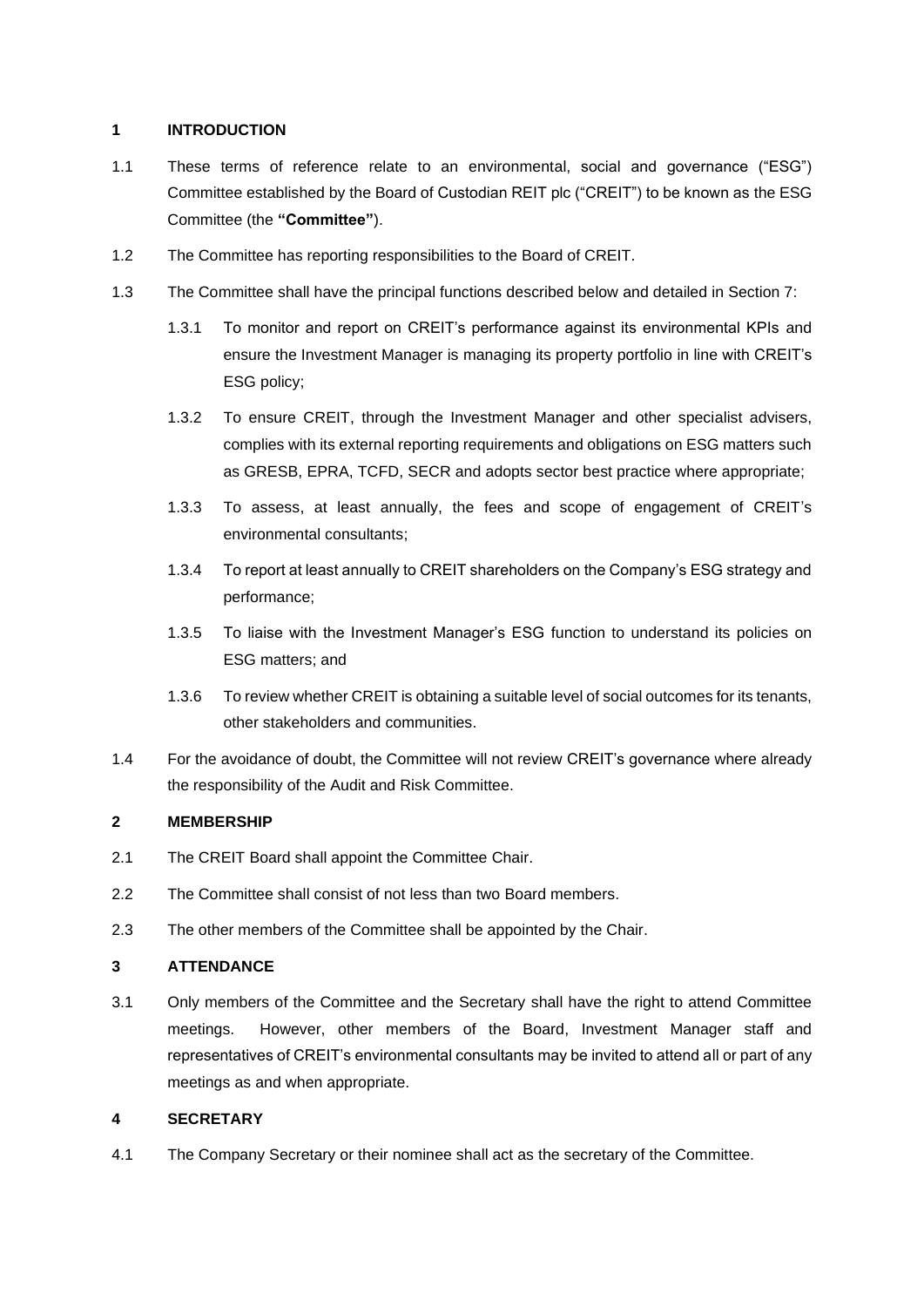## **5 MEETINGS**

## 5.1 **Frequency**

The Committee shall meet at least three times a year or at such other times as the Chair of the Committee shall require.

## 5.2 **Notice**

Meetings of the Committee shall be convened by the secretary of the Committee at the request of any of its members. Unless otherwise agreed, notice of each meeting confirming the venue, time and date, together with the agenda of items to be discussed shall be forwarded to each member of the Committee and any other person invited to attend, no fewer than five working days prior to the date of the meeting. Supporting papers shall be sent to Committee members and to other attendees, as appropriate, at the same time.

#### 5.3 **Quorum**

The quorum necessary for the transaction of business shall be two. A duly convened meeting of the Committee at which a quorum is present shall be competent to exercise all or any of the authorities, power and discretions vested in or exercisable by the Committee.

## 5.4 **Chair**

In the absence of the appointed Chair of the Committee, the remaining members shall elect one of their number to chair the meeting. The Chair of the meeting shall have a casting vote on all matters in the event of an equality of votes.

## **6 MINUTES**

The Secretary shall minute the proceedings and resolutions of all meetings of the Committee, including recording the names of those present and in attendance. The Secretary should ascertain, at the beginning of each meeting, the existence of any conflicts of interest and minute them accordingly. Minutes of Committee meetings shall be circulated promptly, within ten working days, firstly to the Chair and then to all members of the Committee and, once agreed, to all members at the next meeting.

# **7 DUTIES**

The Committee shall carry out the duties below for CREIT. In carrying out these duties, members of the Committee may also choose to consult other guidelines available to them in the public domain.

7.1 The Committee's duties are:

## *Environmental*

7.1.1 To monitor and review compliance with the CREIT's ESG policy and scrutinise the effectiveness of the delivery of the ESG policy requirements;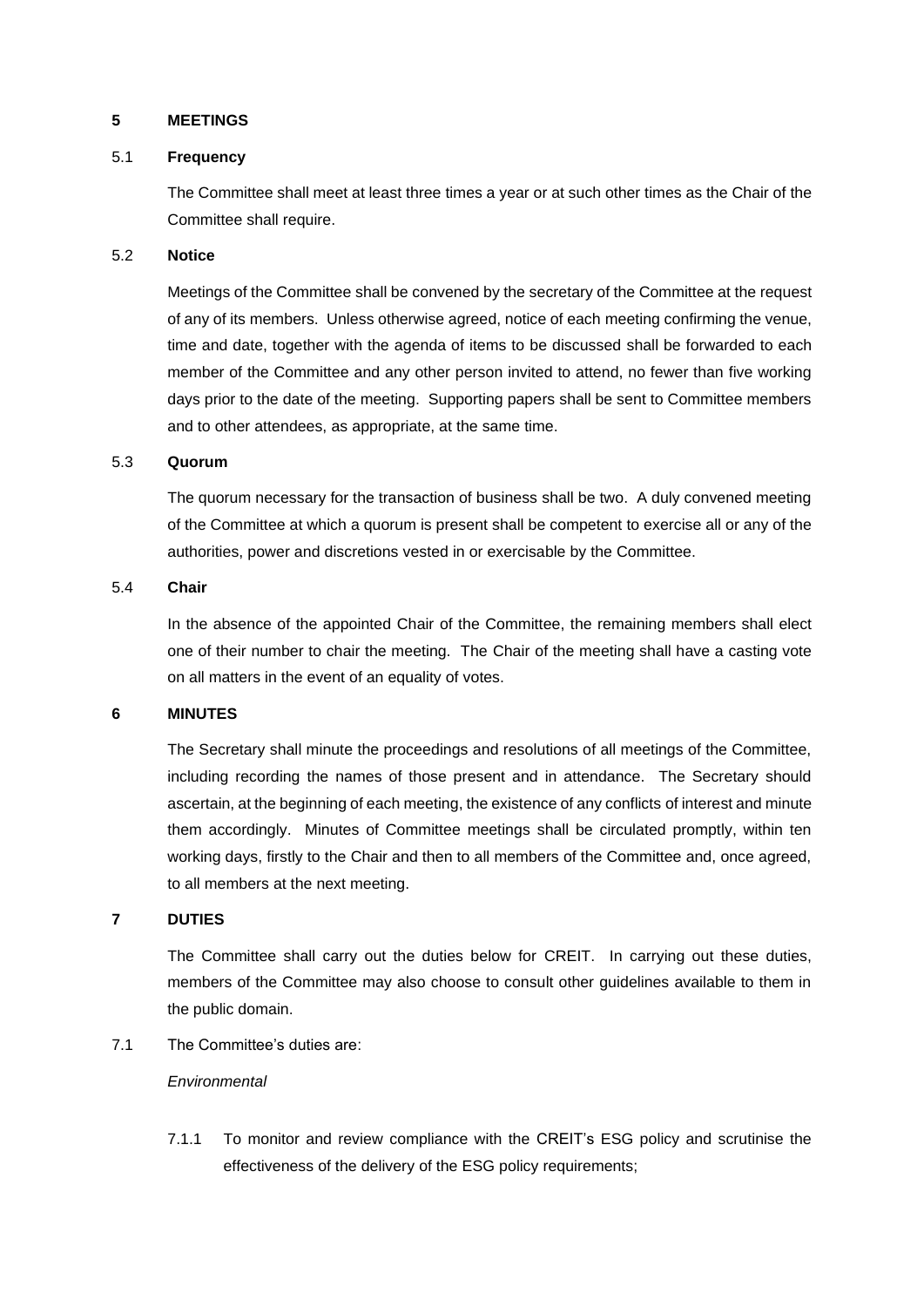- 7.1.2 Consider and recommend any required changes to CREIT's ongoing ESG policy to the Board, taking into consideration its responsibilities and objectives, related costs and benefits, the overall strategic plan and relevant external and other factors;
- 7.1.3 To keep under review CREIT's overall approach to ESG and ensure it is in alignment with CREIT's strategy/culture and, if appropriate, recommend amendments to the approach to the Board;
- 7.1.4 Develop and recommend ESG KPIs to the board, receive and review reports from the Investment Manager on progress towards the achievement of targets and indicators and communicate progress to the Board;
- 7.1.5 Ensure the Investment Manager develops and implements a longer-term net zero carbon strategy;
- 7.1.6 Review management information in relation to environmental issues, energy use and any community initiatives reporting findings to the Board;
- 7.1.7 Review budgeted expenditure for environmental improvements to ensure the Investment Manager's expected approach is in line with the ESG policy;
- 7.1.8 Review the output from CREIT's sustainability ratings/reporting, such as GRESB and EPRA and ensure the Investment Manager and CREIT's environmental consultants are acting on the information appropriately;
- 7.1.9 Review and endorse the ESG Committee report in CREIT's Annual Report;
- 7.1.10 Consider additional external reporting options and understand what stakeholders want and expect regarding ESG; and
- 7.1.11 To assess, at least annually, the fees and scope of engagement of CREIT's environmental consultants.

#### *Social*

- 7.1.12 Ensure the Investment Manager has a plan to:
	- 7.1.12.1 ensure all building are fit for purpose
	- 7.1.12.2 provide tenant employees a safe place for them to work
	- 7.1.12.3 facilitate required measures such as social distancing, video-conferencing and appropriate ventilation systems to
	- 7.1.12.4 comply with government guidelines on pandemic mitigation
	- 7.1.12.5 encourage sustainable travel choices (upgrading cycle and changing facilities, EV charging etc);